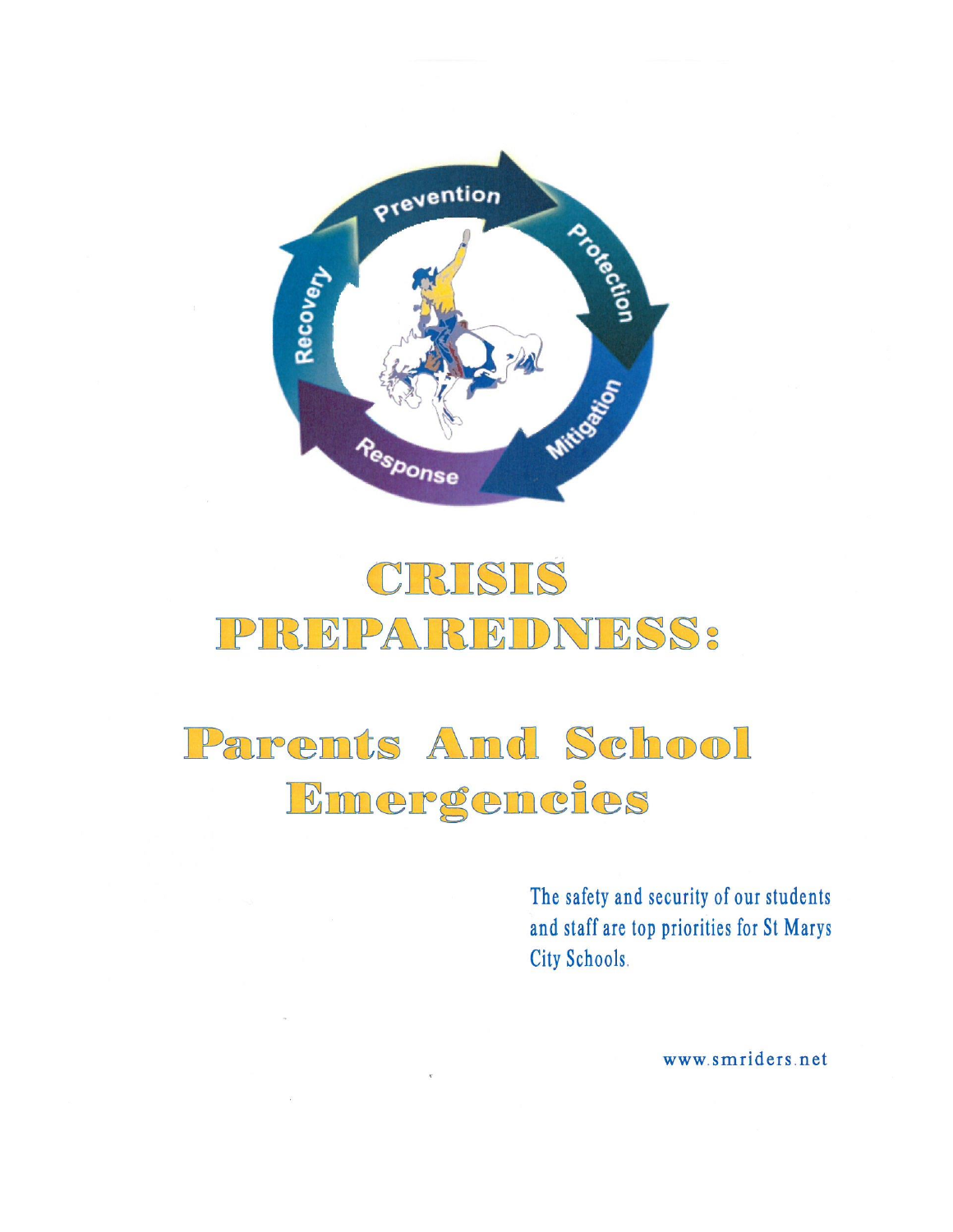### **Crisis Preparedness:**

# **Parents and School Emergencies**

# **Introduction \_\_\_\_\_\_\_\_\_\_\_\_\_\_\_\_\_\_\_\_\_\_\_\_\_\_\_\_\_\_\_\_\_\_\_\_\_\_\_\_\_\_\_\_\_\_\_\_\_\_\_\_\_\_**

The safety and security of our students and staff are top priorities for St Marys City Schools (SMCS). This article explains some of the procedures that have been planned and practiced in the event of an emergency at your child's school.

School administrators work closely with police, fire, emergency services and public health to ensure our Emergency Operations Plan reflects appropriate practices and all schools are prepared for emergencies. Key personnel are trained in National Incident Management System procedures, and SMCS takes an all-hazards approach to emergency readiness. We are prepared to work in partnership with emergency responders should a critical incident occur in one of our schools.

Our comprehensive emergency plan addresses a multitude of potential incidents, not because we expect them to occur, but because we want to be prepared in case they do. For security reasons, specific details are not made available to the public; however, parents and students have a vital role and it is important that you know what to do in an emergency. Please review information in advance of the school year, to make sure you and your child understand the emergency procedures.

# **What is an Emergency?\_\_\_\_\_\_\_\_\_\_\_\_\_\_\_\_\_\_\_\_\_\_\_\_\_\_\_\_\_\_\_\_\_\_\_\_\_\_\_\_\_\_**

An emergency is any unexpected incident that could possibly put your child's safety at risk. It could be anything from a disruption in utilities to inclement weather and could affect one child, one school, or the entire school district. School officials, and sometimes emergency responders, will evaluate the seriousness of each situation and determine the best action to respond quickly, safely and appropriately.

Advanced planning and preparation can minimize the risks in any emergency situation. This article offers guidelines for preparedness, what parents should do, and what the school will do in the event of an emergency. Communication procedures and student release procedures are also outlined.

# **Preparedness – What Should Parents do to Prepare for an Emergency? \_\_\_\_\_\_\_\_\_\_\_\_\_\_\_\_\_\_\_\_\_\_\_\_\_\_\_\_\_\_\_\_\_\_\_\_\_\_\_\_\_\_\_\_\_\_\_\_\_\_\_\_\_**

Parents have an invaluable role in preparing their children for emergencies. Listed below are some of the ways you can help them understand that if an emergency occurs at school, teachers and school officials are trained to handle the situation. Reassure them you will be contacted by the school and you will be reunited with them as soon as it is safe to do so.

- Be sure emergency contact information is current and correct. Contact the school secretary immediately whenever your work, home or cell number changes.
- Keep the school nurse informed of any medical conditions or physical limitations your child may have or medications your child may be taking. Provide the necessary medical supplies and medications for daily use.
- Identify who is authorized to pick up your child if you are not able to respond. Make sure their contact information is current and correct. Please understand your child will only be released to parents and persons identified on the emergency contact list. Discuss this information with your child.
- Make sure your child knows their parent or guardian's name, address, and phone numbers. If there is only one parent or guardian, your child should have contact information for a second responsible adult.
- Talk with your child about the importance of remaining calm and following instructions in the event of an emergency. If an emergency occurs while they are at school, their teacher will provide them with appropriate instructions and information.
- Let your child know they could be moved to another location until you can pick them up. Explain the term "relocation" so they are not afraid of being evacuated from their school.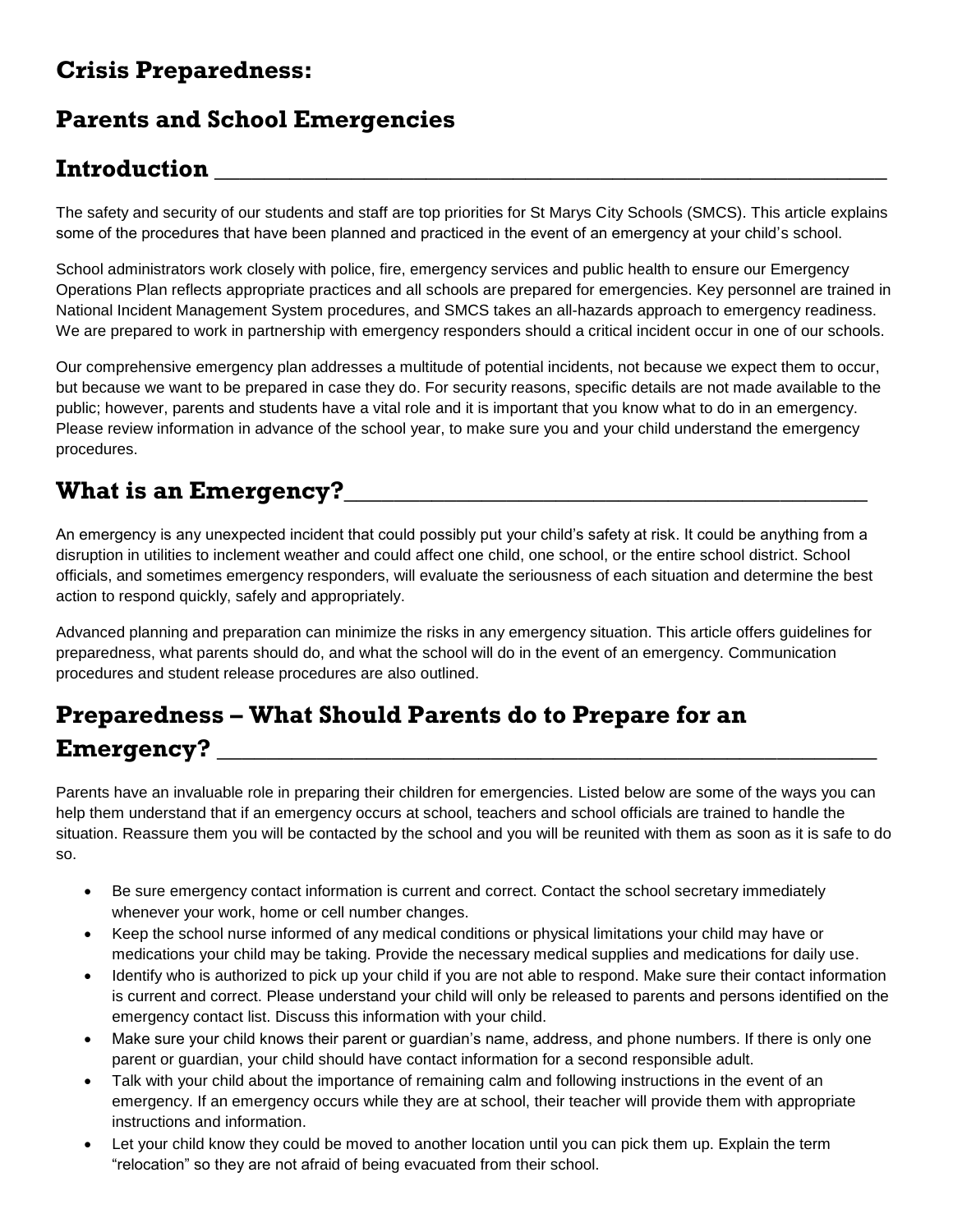- Explain that cell phones should not be used during an emergency unless directed to do so by a teacher. Texting may be the preferred method of communication. Emergency responders will depend on cell phones for communication. If students and parents are trying to contact each other, cell phone circuits may become overloaded, interfering with the ability of emergency personnel to communicate vital information.
- Whenever you are on school grounds, remain alert to activity in and around the school. Report any suspicious activity to school administration and/or law enforcement so they can investigate.
- Establish a family preparedness plan including a communications plan. This will enable you to communicate with all family members during an emergency.

### **What Will Schools do in the Event of an Emergency?\_\_\_\_\_\_\_\_\_\_\_\_\_\_\_\_**

What we do in an emergency depends on the situation and the specifics of the incident. We will make every attempt to ensure that instruction continues, even when it becomes necessary to secure the school. Depending on the severity of the threat or emergency, additional measures may be taken, including sheltering-in-place, evacuating students from the building or closing the school early.

If emergency responders are called to the scene, we will work with them in a unified command to determine which plan should be implemented. School emergency plans vary from school to school, based on school size, building layout and other relevant factors, and are initiated depending on the events unfolding at the time of the incident. While every school has pre-established plans of action, evacuation sites, and family reunification plans, these plans must remain flexible as conditions change. Parents will be informed as soon as we have done everything we can to ensure the safety of students and when it becomes possible to provide accurate and helpful information.

### **Protective Actions the School May Use \_\_\_\_\_\_\_\_\_\_\_\_\_\_\_\_\_\_\_\_\_\_\_\_\_\_\_\_\_**

Each school has an emergency operations plan involving a number of possible actions. The response varies, depending on the conditions and the situations, and is determined by a team trained to make such decisions. It is important for parents to understand that if a critical incident occurs, students will be dismissed to parents only when danger has passed.

Schools may use the following protective actions:

### **EMERGENCY ACTION LOCKDOWN**

**LOCKDOWN** is initiated to isolate students and school staff from danger when there is a crisis inside the building and movement within the school might put students and staff in jeopardy. **LOCKDOWN** is used to prevent intruders from entering occupied areas of the building. The concept of **LOCKDOWN** is a "no one in, no one out" scenario.During **LOCKDOWN**, all exterior doors are locked, and students and staff are to remain in the classrooms or designated locations at all times. Teachers and other school staff are responsible for accounting for students and ensuring that no one leaves the safe area. **LOCKDOWN** is not normally proceeded with any warning. This ACTION is considered appropriate for, but is not limited to, the following types of emergencies:

- **Gunfire**
- Violence inside the building

### **EMERGENCY ACTION CONTROLLED ACCESS/RELEASE**

**CONTROLLED ACCESS/RELASE** is initiated to isolate students and school staff from potential dangers outside the school and movement within the school is not dangerous. **CONTROLLED ACCESS/RELASE** is used to prevent intruders from entering the building and prevent students and staff from exiting the building. During **CONTROLLED ACCESS/RELASE**, all exterior doors are locked and monitored, and students and staff are to go about their normal routine. Teachers and other school staff are responsible for accounting for students and ensuring that no one leaves the building. **CONTROLLED ACCESS/RELASE** is not normally proceeded with any warning. This ACTION is considered appropriate for, but is not limited to, the following types of emergencies:

• Incident near school that does not poise danger to students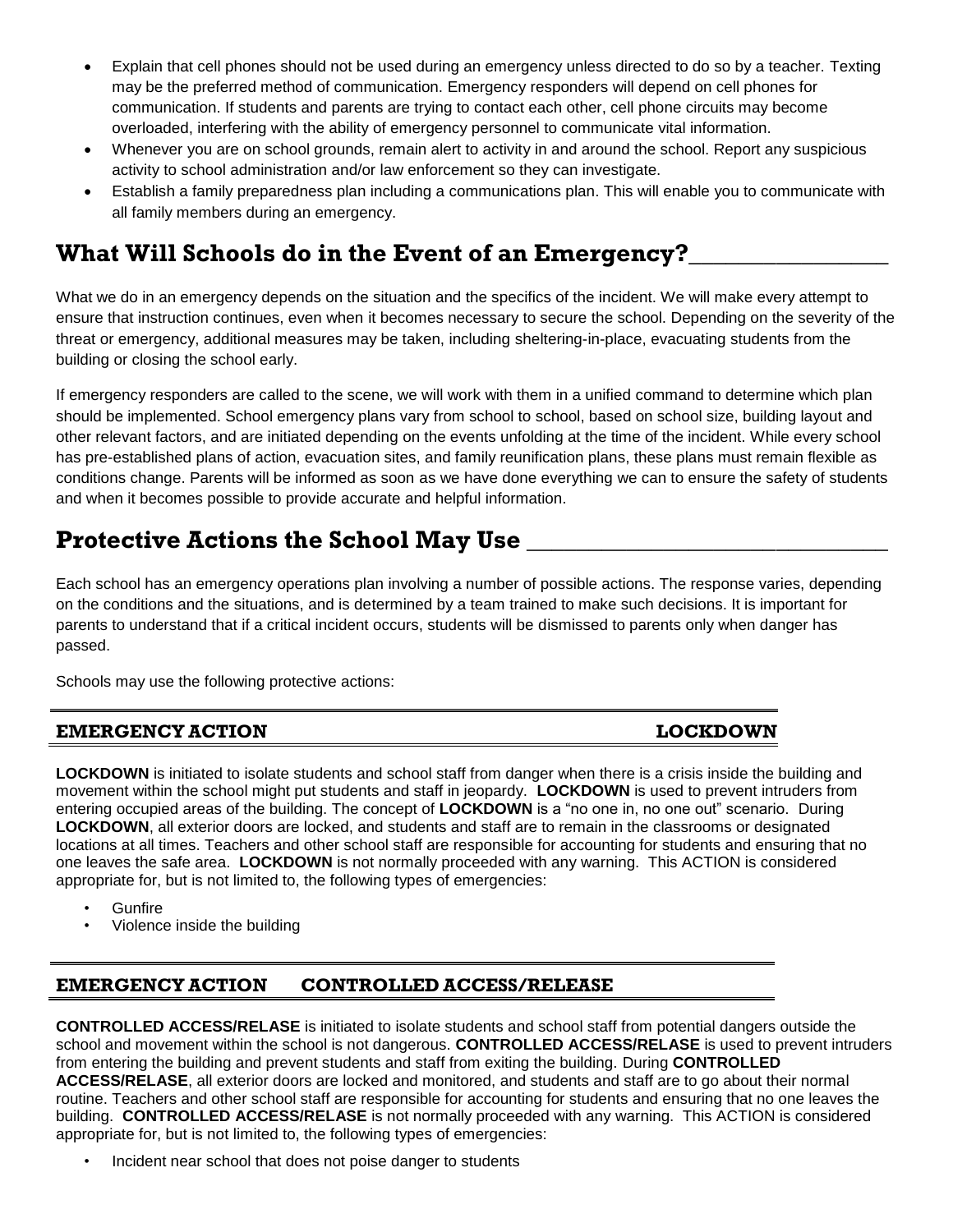**CONTROLLED ACCESS/RELEASE** differs from **LOCKDOWN** because it does not require the locking of all classroom doors and it does allow for the free movement of staff and students within the building.

### **EMERGENCY ACTION STAND-BY/STAY PUT**

**STAND BY/STAY PUT** is appropriate for all incidents that require hallways, entrances and exits to remain clear. Students and staff are to stay in their classroom and go about normal routine. This ACTION is considered appropriate for, but is not limited to the following types of incidents:

Medical situation inside the building.

**EMERGENCY ACTION SHELTER IN PLACE**

**SHELTER IN PLACE** is a short-term measure implemented when there is a need to isolate students and staff from the outdoor environment to prevent exposure to airborne contaminants. The procedures include closing and sealing doors, windows and vents; shutting down the classroom/building heating, ventilation and air conditioning systems to prevent exposure to the outside air; and turning off pilot lights.

**SHELTER IN PLACE** allows for the free movement of staff and students within the building, although one should not leave the room until further instructions are received. It is appropriate for, but not limited to:

- gas leaks
- external chemical release
- hazardous material spills.

### **EMERGENCY ACTION EVACUATION**

**EVACUATION** is implemented when conditions make it unsafe to remain in the building. This ACTION provides for the orderly movement of students and staff along prescribed routes from inside school buildings to a designated outside area of safety. **EVACUATION** is considered appropriate for, but is not limited to, the following types of emergencies:

- **Fire**
- Bomb threat
- Explosion or threat of explosion

### **What Should Parents do in the Event of an Emergency?\_\_\_\_\_\_\_\_\_\_\_**

The most helpful parental responses to a school emergency are to remain calm and wait for accurate information to be sent to the number listed on your child's emergency contact. We understand it is natural instinct for parents to want to rush to their child. It is important for you to understand that, during such an event, individual schools and emergency responders have made preparations to deal with these incidents. Your cooperation in an emergency is essential to the safe and swift resolution of the incident.

Please do not call the school. It is essential to keep phone lines open so school officials can make outgoing emergency calls. If students are ill or injured, the parents of those students will be notified first.

Please do not go to the school. As we have learned from past school emergencies, one of our greatest challenges is how to manage an onslaught of parents and concerned citizens rushing to the scene to "help". By doing so, parents can inadvertently create traffic jams that may block emergency responders from getting to the scene or leaving if necessary to transport injured staff or students to emergency medical facilities.

- Remain calm, follow procedures, and cooperate with school and public safety officials.
- Remain close to the phone listed as your emergency contact number.